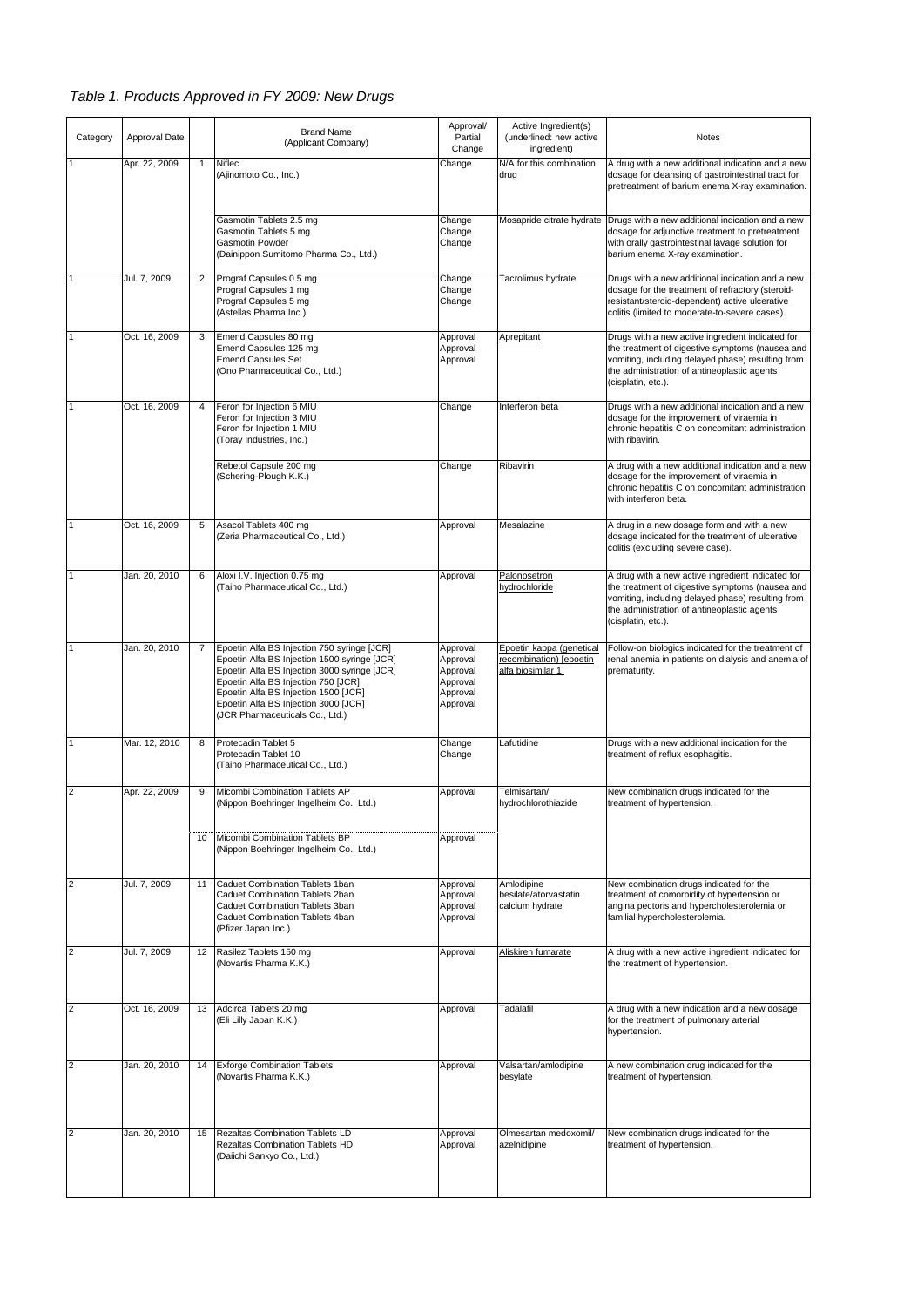| $3-1$                   | Apr. 22, 2009 | 16 | Risperdal Consta Intramuscular Injection 25 mg                                                                                                                         | Approval                                       | Risperidone                                               | Drugs with a new route of administration indicated                                                                                                                                                                                                                         |
|-------------------------|---------------|----|------------------------------------------------------------------------------------------------------------------------------------------------------------------------|------------------------------------------------|-----------------------------------------------------------|----------------------------------------------------------------------------------------------------------------------------------------------------------------------------------------------------------------------------------------------------------------------------|
|                         |               |    | Risperdal Consta Intramuscular Injection 37.5 mg<br>Risperdal Consta Intramuscular Injection 50 mg<br>(Janssen Pharmaceutical K.K.)                                    | Approval<br>Approval                           |                                                           | for the treatment of schizophrenia.                                                                                                                                                                                                                                        |
| $3-1$                   | Apr. 22, 2009 | 17 | Strattera Capsules 5 mg<br>Strattera Capsules 10 mg<br>Strattera Capsules 25 mg<br>(Eli Lilly Japan K.K.)                                                              | Approval<br>Approval<br>Approval               | Atomoxetine<br>hydrochloride                              | Drugs with a new active ingredient indicated for<br>the treatment of attention-deficit/hyperactivity<br>disorder (AD/HD) in children.<br>[Expedited review]                                                                                                                |
| $3-1$                   | Apr. 22, 2009 | 18 | Clozaril Tablets 25 mg<br>Clozaril Tablets 100 mg<br>(Novartis Pharma K.K.)                                                                                            | Approval<br>Approval                           | Clozapine                                                 | Drugs with a new active ingredient indicated for<br>the treatment of treatment-resistant<br>schizophrenia.                                                                                                                                                                 |
| $3-1$                   | Jul. 7, 2009  | 19 | Remeron Tablets 15 mg<br>(Schering-Plough K.K.)<br>Reflex Tablets 15 mg<br>(Meiji Seika Kaisha, Ltd.)                                                                  | Approval<br>Approval                           | Mirtazapine                                               | Drugs with a new active ingredient indicated for<br>the treatment of depression.                                                                                                                                                                                           |
| $3-1$                   | Oct. 16, 2009 | 20 | Paxil Tablets 10 mg<br>Paxil Tablets 20 mg<br>(GlaxoSmithKline K.K.)                                                                                                   | Change<br>Change                               | Paroxetine hydrochloride<br>hydrate                       | Drugs with a new additional indication and a new<br>dosage for the treatment of social anxiety<br>disorder.                                                                                                                                                                |
| $3-1$                   | Oct. 16, 2009 | 21 | Prograf Capsules 0.5 mg<br>Prograf Capsules 1 mg<br>Prograf Granules 0.2 mg<br>Prograf Granules 1 mg<br>(Astellas Pharma Inc.)                                         | Change<br>Change<br>Change<br>Change           | Tacrolimus hydrate                                        | Drugs with a revised indication for the treatment<br>of myasthenia gravis (limitation of patients to be<br>treated was abolished.)<br>[Orphan drug]                                                                                                                        |
| $3-1$                   | Jan. 20. 2010 | 22 | Bi•Sifrol Tablets 0.125 mg<br>Bi•Sifrol Tablets 0.5 mg<br>(Nippon Boehringer Ingelheim Co., Ltd.)                                                                      | Change<br>Change                               | Pramipexole<br>hydrochloride hydrate                      | Drugs with a new additional indication and a new<br>dosage for the treatment of moderate to severe<br>idiopathic restless legs syndrome.                                                                                                                                   |
| $3-1$                   | Jan. 20, 2010 | 23 | Cymbalta Capsules 20 mg<br>Cymbalta Capsules 30 mg<br>(Shionogi & Co., Ltd.)                                                                                           | Approval<br>Approval                           | Duloxetine hydrochloride                                  | Drugs with a new active ingredient indicated for<br>the treatment of depression.                                                                                                                                                                                           |
| $3-1$                   | Jan. 20, 2010 | 24 | Kenketsu Venilon-I for Intravenous Injection 500 mg<br>(Kaketsuken [The Chemo-Sero-Therapeutic Research<br>Institute])                                                 | Change                                         | Freeze-dried sulfonated<br>human normal<br>immunoglobulin | A drug with a new additional indication and a new<br>dosage for the improvement of neurological<br>disorder in patients with Churg-Strauss syndrome<br>or allergic granulomatous angiitis (for use only<br>when steroids are not sufficiently effective).<br>[Orphan drug] |
| $3-2$                   | Jul. 7, 2009  | 25 | Lumigan Ophthalmic Solution 0.03%<br>(Senju Pharmaceutical Co., Ltd.)                                                                                                  | Approval                                       | Bimatoprost                                               | A drug with a new active ingredient indicated for<br>the treatment of glaucoma and ocular<br>hypertension.                                                                                                                                                                 |
| $3-2$                   | Aug. 20, 2009 | 26 | DisCoVisc 1.0 Ophthalmic Viscoelastic Substance<br>(Alcon Japan Ltd.)                                                                                                  | Approval                                       | Sodium hyaluronate,<br>chondroitin sulfate<br>sodium      | A drug in a new dosage form indicated for<br>adjunctive treatment for crystalline lens<br>reconstruction.                                                                                                                                                                  |
| $3-2$                   | Jan. 20, 2010 | 27 | Bridion Intravenous 200 mg<br>Bridion Intravenous 500 mg<br>(Schering-Plough K.K.)                                                                                     | Approval<br>Approval                           | Sugammadex sodium                                         | Drugs with a new active ingredient indicated for<br>the recovery from neuromuscular blockade<br>induced by rocuronium bromide or vecuronium<br>bromide.                                                                                                                    |
| $3-2$                   | Jan. 20, 2010 | 28 | Xalacom Combination Eye Drops<br>(Pfizer Japan Inc.)                                                                                                                   | Approval                                       | Latanoprost/timolol<br>maleate                            | A new combination drug indicated for the<br>treatment of glaucoma and ocular hypertension.                                                                                                                                                                                 |
| $3-2$                   | Jan. 20, 2010 | 29 | Durotep MT Patch 2.1 mg<br>Durotep MT Patch 4.2 mg<br>Durotep MT Patch 8.4 mg<br>Durotep MT Patch 12.6 mg<br>Durotep MT Patch 16.8 mg<br>(Janssen Pharmaceutical K.K.) | Change<br>Change<br>Change<br>Change<br>Change | Fentanyl                                                  | Drugs with a new indication for analgesia of<br>moderate to severe chronic pain which cannot be<br>managed by treatments with non-opioid<br>analgesics and weak opioid analgesics (for use<br>only in patients who switch from an opioid<br>analgesic).                    |
| $3 - 2$                 | Mar. 12, 2010 | 30 | Dormicum Injection 10 mg<br>(Astellas Pharma Inc.)                                                                                                                     | Change                                         | Midazolam                                                 | A drug with a new additional pediatric dosage<br>indicated for anesthetic premedication and for<br>sedation during artificial respiration in patients<br>under intensive care.                                                                                             |
| 4                       | Apr. 22, 2009 | 31 | Orapenem Fine Granules 10% for Pediatric<br>(Meiji Seika Kaisha, Ltd.)                                                                                                 | Approval                                       | Tebipenem pivoxil                                         | A drug with a new active ingredient indicated for<br>the treatment of pneumonia, otitis media, and<br>sinusitis.                                                                                                                                                           |
| $\overline{\mathbf{4}}$ | Apr. 22, 2009 | 32 | Cravit Tablets 250 mg<br>Cravit Tablets 500 mg<br>(Daiichi Sankyo Co., Ltd.)                                                                                           | Approval<br>Approval                           | Levofloxacin hydrate                                      | Drugs in an additional dosage form and with a<br>revised dosage of once-daily administration for<br>conventional indications.                                                                                                                                              |
|                         |               | 33 | Cravit Fine Granules 10%<br>(Daiichi Sankyo Co., Ltd.)                                                                                                                 | Approval                                       |                                                           |                                                                                                                                                                                                                                                                            |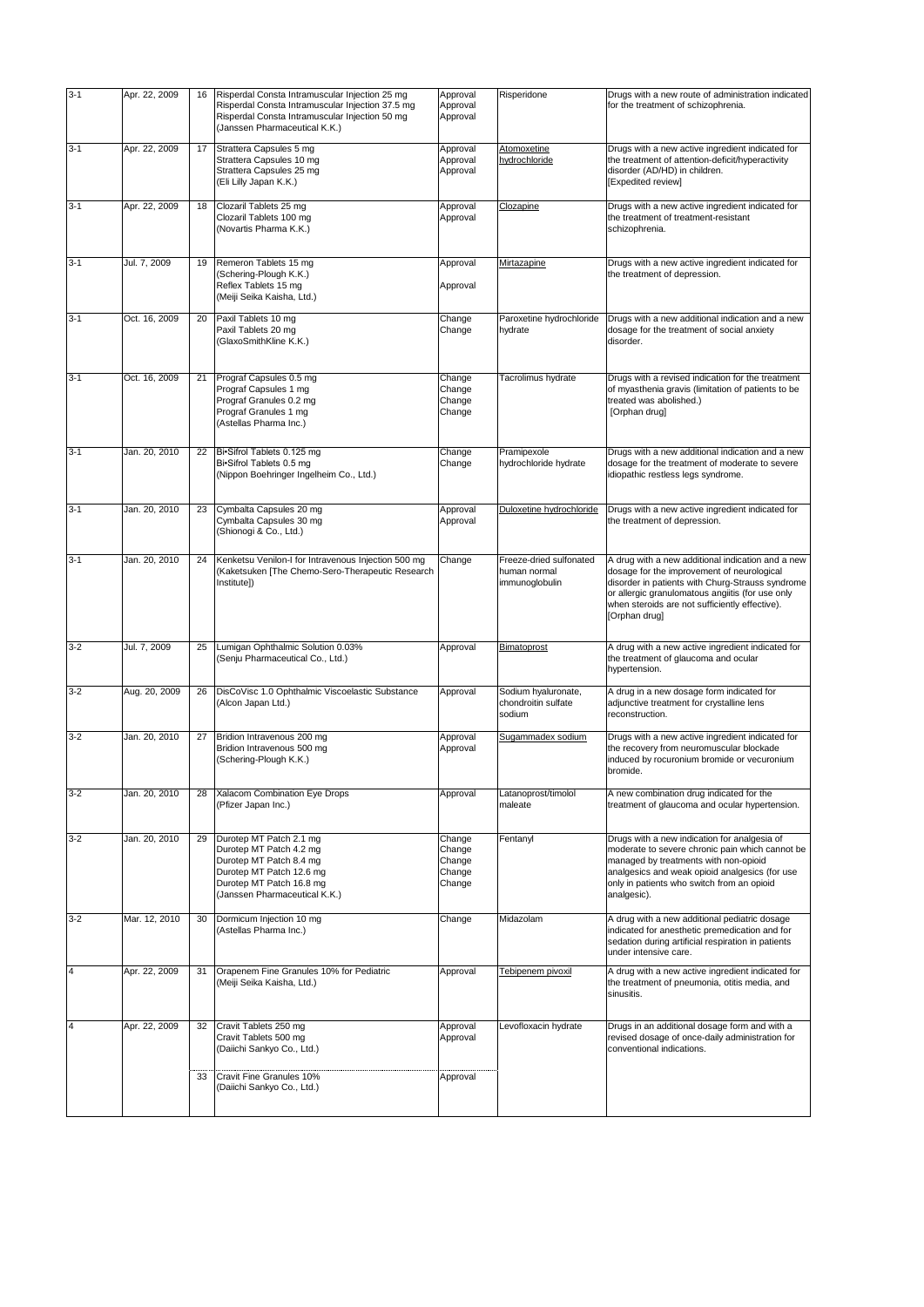| $\overline{4}$          | May 20, 2009  | 34 | Valixa Tablets 450 mg<br>(Mitsubishi Tanabe Pharma Corporation)                                                                                                                                   | Change                               | Valganciclovir<br>hydrochloride               | A drug with a new additional indication for the<br>treatment of cytomegalovirus infection in organ<br>transplantation (including hematogenic stem cell<br>transplantation), malignant tumor, etc.                                                                                                                                                                                                                |
|-------------------------|---------------|----|---------------------------------------------------------------------------------------------------------------------------------------------------------------------------------------------------|--------------------------------------|-----------------------------------------------|------------------------------------------------------------------------------------------------------------------------------------------------------------------------------------------------------------------------------------------------------------------------------------------------------------------------------------------------------------------------------------------------------------------|
| $\overline{\mathsf{4}}$ | Jun. 17, 2009 | 35 | AmBisome 50 mg for Intravenous Drip Infusion<br>(Dainippon Sumitomo Pharma Co., Ltd.)                                                                                                             | Change                               | Amphotericin B                                | A drug with new additional indications and a new<br>dosage for the treatment of fungal infections<br>caused by Mucor species, Absidia species,<br>Rhizopus species, Rhizomucor species,<br>Cladosporium species, Cladophialophora species,<br>Fonsecaea species, Phialophora species,<br>Exophiala species, Coccidioides species,<br>Histoplasma species, and Blastomyces species<br>and visceral leishmaniasis. |
| $\overline{4}$          | Oct. 16, 2009 | 36 | Vancomycin Ophthalmic Ointment 1%<br>(Toa Pharmaceutical Co., Ltd.)                                                                                                                               | Approval                             | Vancomycin<br>hydrochloride                   | A drug with a new route of administration<br>indicated for the treatment of conjunctivitis,<br>blepharitis, meibomianitis, and dacryocystitis<br>caused by vancomycin-sensitive methicillin-<br>resistant Staphylococcus aureus (MRSA) and<br>methicillin-resistant Staphylococcus epidermidis<br>(MRSE).<br>[Orphan drug]                                                                                       |
| $\overline{4}$          | Oct. 16, 2009 | 37 | Ozex Fine Granules 15% for Pediatric<br>(Toyama Chemical Co., Ltd.)                                                                                                                               | Approval                             | Tosufloxacin tosilate<br>hydrate              | A drug with new additional indications and a new<br>dosage and in a new dosage form for the<br>treatment of pneumonia, cholera, otitis media,<br>and anthrax in children.                                                                                                                                                                                                                                        |
| $\overline{\mathbf{4}}$ | Dec. 18, 2009 | 38 | Tamiflu Dry Syrup 3%<br>Tamiflu Capsule 75<br>(Chugai Pharmaceutical Co., Ltd.)                                                                                                                   | Change<br>Change                     | Oseltamivir phosphate                         | Drugs with a new additional indication and a new<br>dosage for prophylaxis of influenza A or B virus<br>infections.                                                                                                                                                                                                                                                                                              |
| $\overline{4}$          | Jan. 13, 2010 | 39 | Rapiacta 300 mg Bag for Intravenous Drip Infusion<br>Rapiacta 150 mg Vial for Intravenous Drip Infusion<br>(Shionogi & Co., Ltd.)                                                                 | Approval<br>Approval                 | Peramivir hydrate                             | Drugs with a new active ingredient indicated for<br>the treatment of influenza A or B virus infections.                                                                                                                                                                                                                                                                                                          |
| $\overline{\mathsf{4}}$ | Jan. 20, 2010 | 40 | Meropen for Intravenous Drip Infusion Vial 0.25 g<br>Meropen for Intravenous Drip Infusion Vial 0.5 g<br>Meropen for Intravenous Drip Infusion Kit 0.5 g<br>(Dainippon Sumitomo Pharma Co., Ltd.) | Change<br>Change<br>Change           | Meropenem hydrate                             | Drugs with a new additional indication and a new<br>dosage for the treatment of febrile neutropenia.                                                                                                                                                                                                                                                                                                             |
| 5                       | Jul. 7, 2009  | 41 | Avolve Capsules 0.5 mg<br>(GlaxoSmithKline K.K.)                                                                                                                                                  | Approval                             | Dutasteride                                   | A drug with a new active ingredient indicated for<br>the treatment of benign prostatic hyperplasia.                                                                                                                                                                                                                                                                                                              |
| 5                       | Jul. 7, 2009  | 42 | Gonalef 75<br>Gonalef Pen 300<br>Gonalef Pen 450<br>Gonalef Pen 900<br>(Merck Serono Co., Ltd.)                                                                                                   | Change<br>Change<br>Change<br>Change | Follitropin alfa<br>(genetical recombination) | Drugs with a new additional indication and a new<br>dosage for induction of ovulation in patients with<br>anovulation and infrequent ovulation associated<br>with hypothalamic-pituitary dysfunction or<br>polycystic ovarian syndrome.                                                                                                                                                                          |
| 5                       | Nov. 6, 2009  | 43 | Rinderon Injection 2 mg (0.4%)<br>Rinderon Injection 4 mg (0.4%)<br>(Shionogi & Co., Ltd.)                                                                                                        | Change<br>Change                     | Betamethasone sodium<br>phosphate             | Drugs with a new additional indication and a new<br>dosage for prevention of neonatal respiratory<br>distress syndrome by way of enhancing fetal lung<br>maturation by maternal administration for use in<br>cases where premature birth is expected.                                                                                                                                                            |
| 5                       | Dec. 18, 2009 | 44 | Uritos Tablets 0.1 mg<br>(Kyorin Pharmaceutical Co., Ltd.)<br>Staybla Tablets 0.1 mg<br>(Ono Pharmaceutical Co., Ltd.)                                                                            | Change<br>Change                     | Imidafenacin                                  | Drugs with a new dosage indicated for the<br>treatment of urgency of urination, pollakiuria, and<br>urge urinary incontinence associated with<br>overactive bladder.                                                                                                                                                                                                                                             |
| 5                       | Dec. 18, 2009 | 45 | Bup-4 Tablet 10<br>Bup-4 Tablet 20<br>Bup-4 Fine Granule 2%<br>(Taiho Pharmaceutical Co., Ltd.)                                                                                                   | Change<br>Change<br>Change           | Propiverine hydrochloride                     | Drugs with a new additional indication for the<br>treatment of urgency of urination, pollakiuria, and<br>urge urinary incontinence associated with<br>overactive bladder.                                                                                                                                                                                                                                        |
| $6 - 1$                 | Apr. 22, 2009 | 46 | Allermist 27.5 µg 56 metered Nasal Spray<br>(GlaxoSmithKline K.K.)                                                                                                                                | Approval                             | <b>Fluticasone furoate</b>                    | A drug with a new active ingredient indicated for<br>the treatment of allergic rhinitis.                                                                                                                                                                                                                                                                                                                         |
| $6 - 1$                 | Apr. 22, 2009 | 47 | Zyrtec Dry Syrup 1.25%<br>Zyrtec Tablet 5<br>(UCB Japan Co., Ltd.)                                                                                                                                | Change<br>Change                     | Cetirizine hydrochloride                      | Drugs with a new additional pediatric dosage<br>indicated for the treatment of allergic rhinitis,<br>urticaria, and itching associated with skin disease<br>(eczema/dermatitis and pruritus cutaneous).                                                                                                                                                                                                          |
| $6 - 1$                 | Jun. 17, 2009 | 48 | Celecox Tablets 100 mg<br>Celecox Tablets 200 mg<br>(Astellas Pharma Inc.)                                                                                                                        | Change<br>Change                     | Celecoxib                                     | Drugs with new additional indications for the<br>treatment of lumbago, scapulohumeral<br>periarthritis, cervico-omo-brachial syndrome, and<br>tendinitis/tenosynovitis.                                                                                                                                                                                                                                          |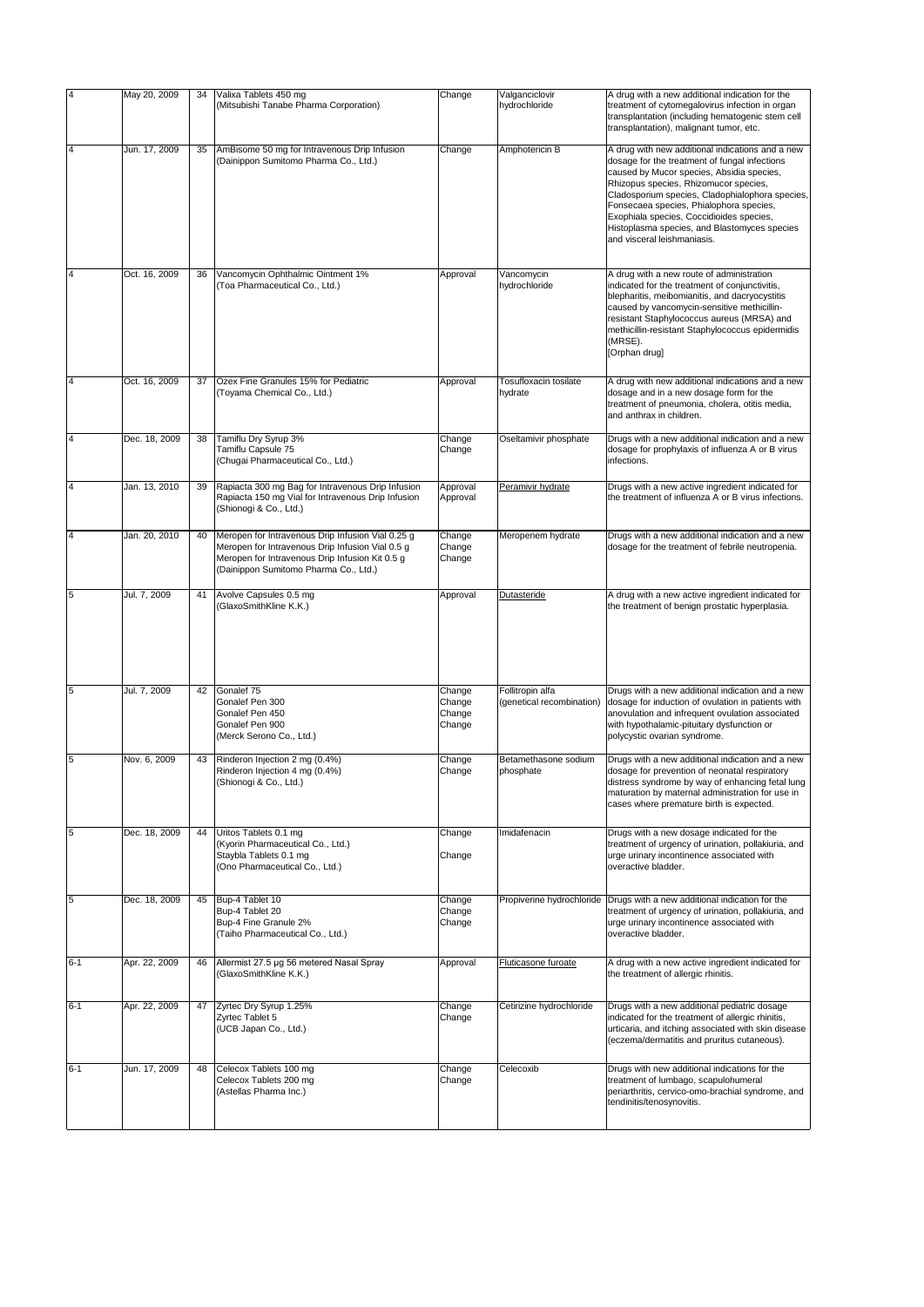| $6 - 1$ | Jul. 7, 2009  | 49 | Enbrel 25 mg for S.C. Injection<br>(Wyeth K.K.)                                                                                                                                                                       | Change                                         | Etanercept (genetical<br>recombination)        | A drug with a new indication and a new dosage<br>for the treatment of polyarticular-course juvenile                                                                                                                                                                   |
|---------|---------------|----|-----------------------------------------------------------------------------------------------------------------------------------------------------------------------------------------------------------------------|------------------------------------------------|------------------------------------------------|-----------------------------------------------------------------------------------------------------------------------------------------------------------------------------------------------------------------------------------------------------------------------|
|         |               |    |                                                                                                                                                                                                                       |                                                |                                                | idiopathic arthritis (for use only in patients who<br>have not sufficiently responded to conventional<br>treatments).                                                                                                                                                 |
| $6 - 1$ | Jul. 7, 2009  | 50 | Asmanex Twisthaler 100 µg 60 doses<br>Asmanex Twisthaler 200 µg 60 doses<br>(Schering-Plough K.K.)                                                                                                                    | Approval<br>Approval                           | Mometasone furoate                             | Drugs with a new route of administration indicated<br>for the treatment of bronchial asthma.                                                                                                                                                                          |
| $6 - 1$ | Jul. 7, 2009  | 51 | Remicade for I.V. Infusion 100<br>(Mitsubishi Tanabe Pharma Corporation)                                                                                                                                              | Change                                         | Infliximab (genetical<br>recombination)        | A drug with a new indication and a new dosage<br>for the treatment of rheumatoid arthritis (including<br>prevention of structural joint damage) in patients<br>who have not sufficiently responded to<br>conventional treatments.<br>[Expedited review]               |
| $6 - 1$ | Oct. 16, 2009 | 52 | Erizas Capsule for Nasal Spray 400 µg<br>(Nippon Shinyaku Co., Ltd.)                                                                                                                                                  | Approval                                       | Dexamethasone<br>cipecilate                    | A drug with a new active ingredient indicated for<br>the treatment of allergic rhinitis.                                                                                                                                                                              |
| $6 - 1$ | Oct. 16, 2009 | 53 | Symbicort Turbuhaler 30 doses<br>Symbicort Turbuhaler 60 doses<br>(AstraZeneca K.K.)                                                                                                                                  | Approval<br>Approval                           | Budesonide/formoterol<br>fumarate hydrate      | New combination drugs indicated for the<br>treatment of bronchial asthma (when a<br>combination treatment of an inhaled steroid and a<br>long-acting beta-2 agonist is needed).                                                                                       |
| $6 - 1$ | Nov. 6, 2009  | 54 | Mohrus Tape 20 mg<br>Mohrus Tape L 40 mg<br>(Hisamitsu Pharmaceutical Co., Inc.)                                                                                                                                      | Change<br>Change                               | Ketoprofen                                     | Drugs with a new additional indication for relief of<br>local pain associated with rheumatoid arthritis.                                                                                                                                                              |
| $6 - 1$ | Jan. 20, 2010 | 55 | Spiriva 2.5 µg Respimat 60 puffs<br>(Nippon Boehringer Ingelheim Co., Ltd.)                                                                                                                                           | Approval                                       | Tiotropium bromide<br>hydrate                  | A drug in a new dosage form and with a new<br>dosage as a kit product consisting of Respimat<br>inhaler and a cartridge (solution).                                                                                                                                   |
| $6 - 1$ | Jan. 20, 2010 | 56 | Remicade for I.V. Infusion 100<br>(Mitsubishi Tanabe Pharma Corporation)                                                                                                                                              | Change                                         | Infliximab (genetical<br>recombination)        | A drug with new additional indications and a new<br>dosage for the treatment of plaque psoriasis,<br>psoriatic arthritis, pustular psoriasis, and<br>erythrodermic psoriasis in patients who have not<br>responded sufficiently to conventional treatments.           |
| $6 - 1$ | Jan. 20, 2010 | 57 | Humira 40 mg for S.C. Injection Syringe 0.8 mL<br>(Abbott Japan Co., Ltd.)                                                                                                                                            | Change                                         | Adalimumab (genetical<br>recombination)        | A drug with new additional indications and a new<br>dosage for the treatment of plaque psoriasis and<br>psoriatic arthritis in patients who have not<br>responded sufficiently to conventional treatments.                                                            |
| $6 - 1$ | Feb. 5, 2010  | 58 | Enbrel 10 mg for S.C. Injection<br>Enbrel 25 mg Syringe 0.5 mL for S.C. Injection<br>(Wyeth K.K.)                                                                                                                     | Change<br>Change                               | Etanercept (genetical<br>recombination)        | Drugs with a new dosage indicated for the<br>treatment of rheumatoid arthritis (for use only in<br>patients who have not sufficiently responded to<br>conventional treatments).                                                                                       |
|         |               | 59 | Enbrel 25 mg for S.C. Injection<br>Enbrel 50 mg Syringe 1.0 mL for S.C. Injection<br>(Wyeth K.K.)                                                                                                                     | Change<br>Approval                             |                                                |                                                                                                                                                                                                                                                                       |
| $6 - 2$ | Apr. 22, 2009 | 60 | Norditropin S Injection 5 mg<br>Norditropin S Injection 10 mg<br>Norditropin NordiFlex Injection 5 mg<br>Norditropin NordiFlex Injection 10 mg<br>Norditropin NordiFlex Injection 15 mg<br>(Novo Nordisk Pharma Ltd.) | Change<br>Change<br>Change<br>Change<br>Change | Somatropin (genetical<br>recombination)        | Drugs with a new additional indication and a new<br>dosage for the treatment of adult growth hormone<br>deficiency (for use only in severe cases).                                                                                                                    |
| $6 - 2$ | Apr. 22, 2009 | 61 | Apidra Inj. Cart<br>Apidra Inj. OptiClik<br>Apidra Inj. SoloStar<br>Apidra Inj. 100 U/mL<br>(Sanofi-Aventis K.K.)                                                                                                     | Approval<br>Approval<br>Approval<br>Approval   | Insulin glulisine (genetical<br>recombination) | Drugs with a new active ingredient indicated for<br>the treatment of diabetes mellitus where insulin<br>therapy is indicated.                                                                                                                                         |
| $6 - 2$ | May 20, 2009  | 62 | Melbin Tablets 250 mg<br>(Dainippon Sumitomo Pharma Co., Ltd.)<br>Glycoran Tablets 250 mg<br>(Nippon Shinyaku Co., Ltd.)                                                                                              | Change<br>Change                               | Metformin hydrochloride                        | Drugs with a new indication and a new dosage for<br>the treatment of type 2 diabetes mellitus in<br>patients who have not responded sufficiently to<br>either (1) diet and exercise therapies alone or (2)<br>sulfonylurea along with diet and exercise<br>therapies. |
| $6 - 2$ | Jun. 17, 2009 | 63 | Norditropin S Injection 5 mg<br>Norditropin S Injection 10 mg<br>Norditropin NordiFlex Injection 5 mg<br>Norditropin NordiFlex Injection 10 mg<br>Norditropin NordiFlex Injection 15 mg<br>(Novo Nordisk Pharma Ltd.) | Change<br>Change<br>Change<br>Change<br>Change | Somatropin (genetical<br>recombination)        | Drugs with a new additional indication and a new<br>dosage for the treatment of dwarfism with no<br>epiphyseal closure in patients born small for<br>gestational age (SGA).                                                                                           |
| $6 - 2$ | Jul. 7, 2009  | 64 | Growject for Injection 1.33 mg<br>Growject for Injection 8 mg<br>Growject BC for Injection 8 mg<br>(JCR Pharmaceuticals Co., Ltd.)                                                                                    | Change<br>Change<br>Change                     | Somatropin (genetical<br>recombination)        | Drugs with a new additional indication and a new<br>dosage for the treatment of adult growth hormone<br>deficiency (for use only in severe cases).                                                                                                                    |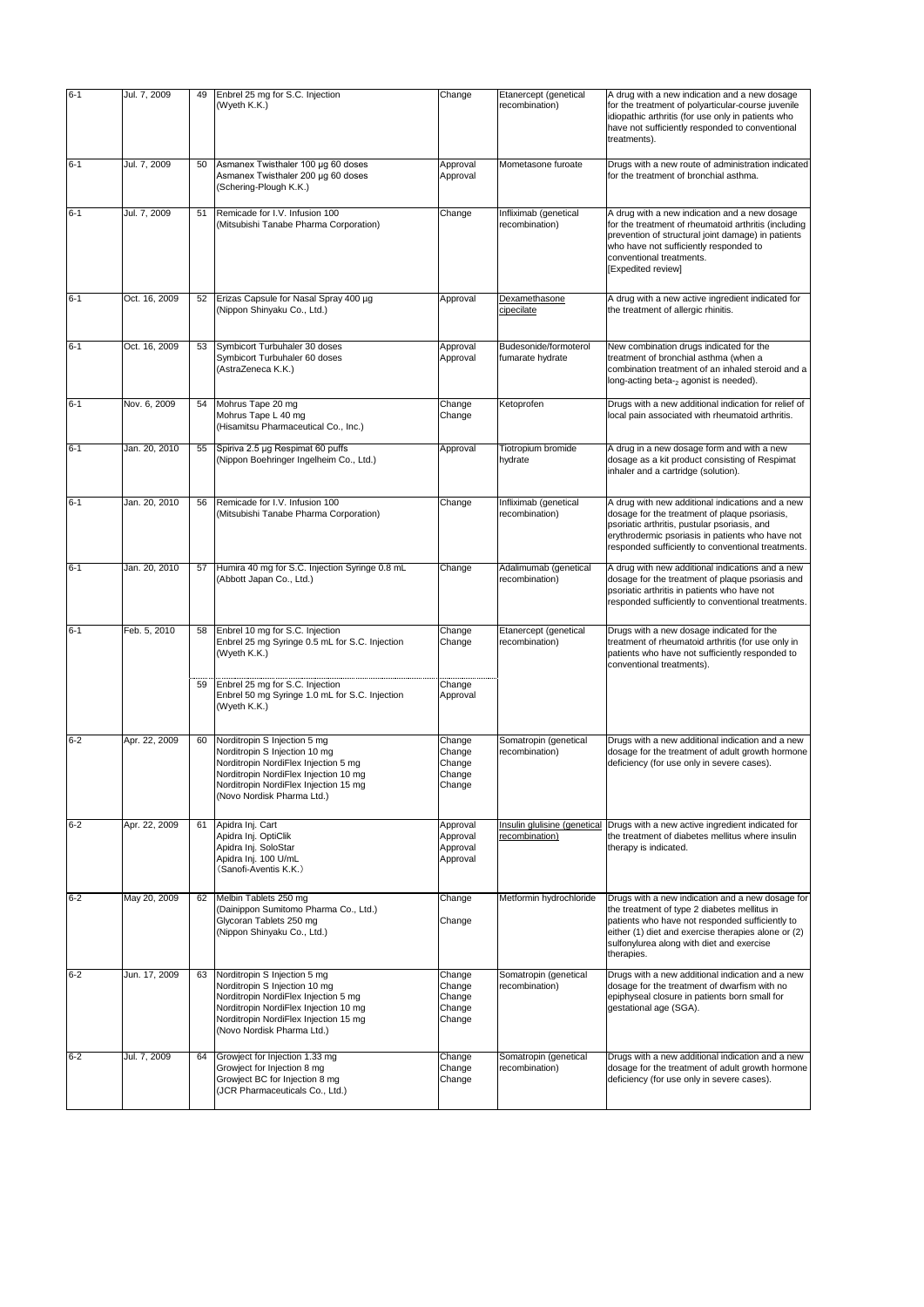| $6 - 2$                  | Aug. 20, 2009              | 65 | NovoRapid 70 Mix Penfill<br>NovoRapid 70 Mix FlexPen<br>(Novo Nordisk Pharma Ltd.)                                                                                                                                         | Approval<br>Approval                                                 | Insulin aspart (genetical<br>recombination)           | Drugs with a new dosage indicated for the<br>treatment of diabetes mellitus where insulin<br>therapy is indicated.                                                                                                                                                                                                                                                                                                                                                                                                         |
|--------------------------|----------------------------|----|----------------------------------------------------------------------------------------------------------------------------------------------------------------------------------------------------------------------------|----------------------------------------------------------------------|-------------------------------------------------------|----------------------------------------------------------------------------------------------------------------------------------------------------------------------------------------------------------------------------------------------------------------------------------------------------------------------------------------------------------------------------------------------------------------------------------------------------------------------------------------------------------------------------|
| $6 - 2$                  | Aug. 20, 2009              | 66 | Humalog Mix 50 Cart<br>Humalog Mix 50 Kit<br>Humalog Mix 50 MirioPen<br>(Eli Lilly Japan K.K.)                                                                                                                             | Change<br>Change<br>Change                                           | Insulin lispro (genetical<br>recombination)           | Drugs with a new dosage indicated for the<br>treatment of diabetes mellitus where insulin<br>therapy is indicated.                                                                                                                                                                                                                                                                                                                                                                                                         |
| $6 - 2$                  | Sep. 18, 2009              | 67 | NovoRapid 50 Mix Penfill<br>NovoRapid 50 Mix FlexPen<br>(Novo Nordisk Pharma Ltd.)                                                                                                                                         | Approval<br>Approval                                                 | Insulin aspart (genetical<br>recombination)           | Drugs with a new dosage and in an additional<br>dosage form indicated for the treatment of<br>diabetes mellitus where insulin therapy is<br>indicated.                                                                                                                                                                                                                                                                                                                                                                     |
| $6 - 2$                  | Oct. 16, 2009              | 68 | Januvia Tablets 25 mg<br>Januvia Tablets 50 mg<br>Januvia Tablets 100 mg<br>(Banyu Pharmaceutical Co., Ltd.)<br>Glactiv Tablets 25 mg<br>Glactiv Tablets 50 mg<br>Glactiv Tablets 100 mg<br>(Ono Pharmaceutical Co., Ltd.) | Approval<br>Approval<br>Approval<br>Approval<br>Approval<br>Approval | Sitagliptin phosphate<br>hydrate                      | Drugs with a new active ingredient indicated for<br>the treatment of type 2 diabetes mellitus (for use<br>only in patients who do not sufficiently respond to<br>any one of the following treatments):<br>1. Dietary therapy and/or exercise therapy only<br>2. Use of sulfonylureas in addition to dietary<br>therapy and/or exercise therapy<br>3. Use of thiazolidinediones in addition to dietary<br>therapy and/or exercise therapy<br>4. Use of biguanides in addition to dietary therapy<br>and/or exercise therapy |
| $6 - 2$                  | Oct. 16, 2009              | 69 | Basen Tablets 0.2<br>Basen OD Tablets 0.2<br>(Takeda Pharmaceutical Company Limited)                                                                                                                                       | Change<br>Change                                                     | Voglibose                                             | Drugs with a new additional indication and a new<br>dosage for prevention of type 2 diabetes mellitus<br>in patients with impaired glucose tolerance (only<br>for whom glycemic control is not sufficient by diet<br>and/or exercise).                                                                                                                                                                                                                                                                                     |
| $6 - 2$                  | Nov. 6, 2009               | 70 | Seibule Tablets 25 mg<br>Seibule Tablets 50 mg<br>Seibule Tablets 75 mg<br>(Sanwa Kagaku Kenkyusho Co., Ltd.)                                                                                                              | Change<br>Change<br>Change                                           | Miglitol                                              | Drugs with a new additional indication for<br>improvement of postprandial hyperglycemia in<br>patients with diabetes mellitus (for use only in<br>patients who have not responded sufficiently to<br>treatment with biguanides in conjunction with<br>dietary and exercise regimens).                                                                                                                                                                                                                                      |
| $6 - 2$                  | Jan. 20, 2010              | 71 | Equa Tablets 50 mg<br>(Novartis Pharma K.K.)                                                                                                                                                                               | Approval                                                             | <b>Vildagliptin</b>                                   | A drug with a new active ingredient indicated for<br>the treatment of type 2 diabetes mellitus (for use<br>only in patients who have not responded<br>sufficiently to either [1] diet and exercise<br>therapies alone or [2] sulfonylurea along with diet<br>and exercise therapies).                                                                                                                                                                                                                                      |
| $6 - 2$                  | Jan. 20, 2010              | 72 | Metgluco Tablets 250 mg<br>(Dainippon Sumitomo Pharma Co., Ltd.)                                                                                                                                                           | Approval                                                             | Metformin hydrochloride                               | A drug with a new dosage exceeding the<br>maximum dosage (750 mg/day) of the<br>conventional formulation indicated for the<br>treatment of type 2 diabetes mellitus (for use only<br>in patients who have not responded sufficiently to<br>either [1] diet and exercise therapies alone or [2]<br>sulfonylurea along with diet and exercise<br>therapies).                                                                                                                                                                 |
| $6 - 2$                  | Jan. 20, 2010              | 73 | Victoza Subcutaneous Injection 18 mg<br>(Novo Nordisk Pharma Ltd.)                                                                                                                                                         | Approval                                                             | Liraglutide (genetical<br>recombination)              | A drug with a new active ingredient indicated for<br>the treatment of type 2 diabetes mellitus (for use<br>only in patients who have not responded<br>sufficiently to either [1] diet and exercise<br>therapies alone or [2] sulfonylurea along with diet<br>and exercise therapies).                                                                                                                                                                                                                                      |
|                          | AIDS drugs   Aug. 20, 2009 | 74 | Prezistanaive Tablets 400 mg<br>(Janssen Pharmaceutical K.K.)                                                                                                                                                              | Approval                                                             | Darunavir ethanolate                                  | A drug with a new dosage indicated for the<br>treatment of HIV infection.<br>[Orphan drug]                                                                                                                                                                                                                                                                                                                                                                                                                                 |
| <b>Blood</b><br>products | Oct. 16, 2009              | 75 | BeneFIX Intravenous 250<br>BeneFIX Intravenous 500<br>BeneFIX Intravenous 1000<br>BeneFIX Intravenous 2000<br>(Wyeth K.K.)                                                                                                 | Approval<br>Approval<br>Approval<br>Approval                         | Nonacog alfa (genetical<br>recombination)             | Drugs with a new active ingredient indicated for<br>inhibition of bleeding tendency in patients with<br>hemophilia B (congenital blood coagulation factor<br>IX deficiency).<br>[Orphan drug]                                                                                                                                                                                                                                                                                                                              |
| <b>Blood</b><br>products | Mar. 12, 2010              | 76 | NovoSeven for Injection 1.2 mg<br>NovoSeven for Injection 4.8 mg<br>(Novo Nordisk Pharma Ltd.)                                                                                                                             | Change<br>Change                                                     | Eptacog alfa (activated)<br>(genetical recombination) | Drugs with a new additional indication and a new<br>dosage for inhibition of bleeding tendency in<br>patients with congenital factor VII deficiency.                                                                                                                                                                                                                                                                                                                                                                       |
|                          |                            | 77 | NovoSeven HI for Intravenous Injection 1 mg<br>NovoSeven HI for Intravenous Injection 2 mg<br>NovoSeven HI for Intravenous Injection 5 mg<br>(Novo Nordisk Pharma Ltd.)                                                    | Change<br>Change<br>Change                                           |                                                       |                                                                                                                                                                                                                                                                                                                                                                                                                                                                                                                            |
| Oncology<br>drugs        | Apr. 22, 2009              | 78 | Doxil Injection 20 mg<br>(Janssen Pharmaceutical K.K.)                                                                                                                                                                     | Change                                                               |                                                       | Doxorubicin hydrochloride A drug with a new indication and a new dosage<br>for the treatment of ovarian cancer which has<br>progressed after cancer chemotherapy.<br>[Expedited review]                                                                                                                                                                                                                                                                                                                                    |
| Oncology<br>drugs        | Apr. 22, 2009              | 79 | Tykerb Tablets 250 mg<br>(GlaxoSmithKline K.K.)                                                                                                                                                                            | Approval                                                             | Lapatinib tosilate hydrate                            | A drug with a new active ingredient indicated for<br>the treatment of inoperable or recurrent breast<br>cancer with HER2 overexpression.<br>[Priority review]                                                                                                                                                                                                                                                                                                                                                              |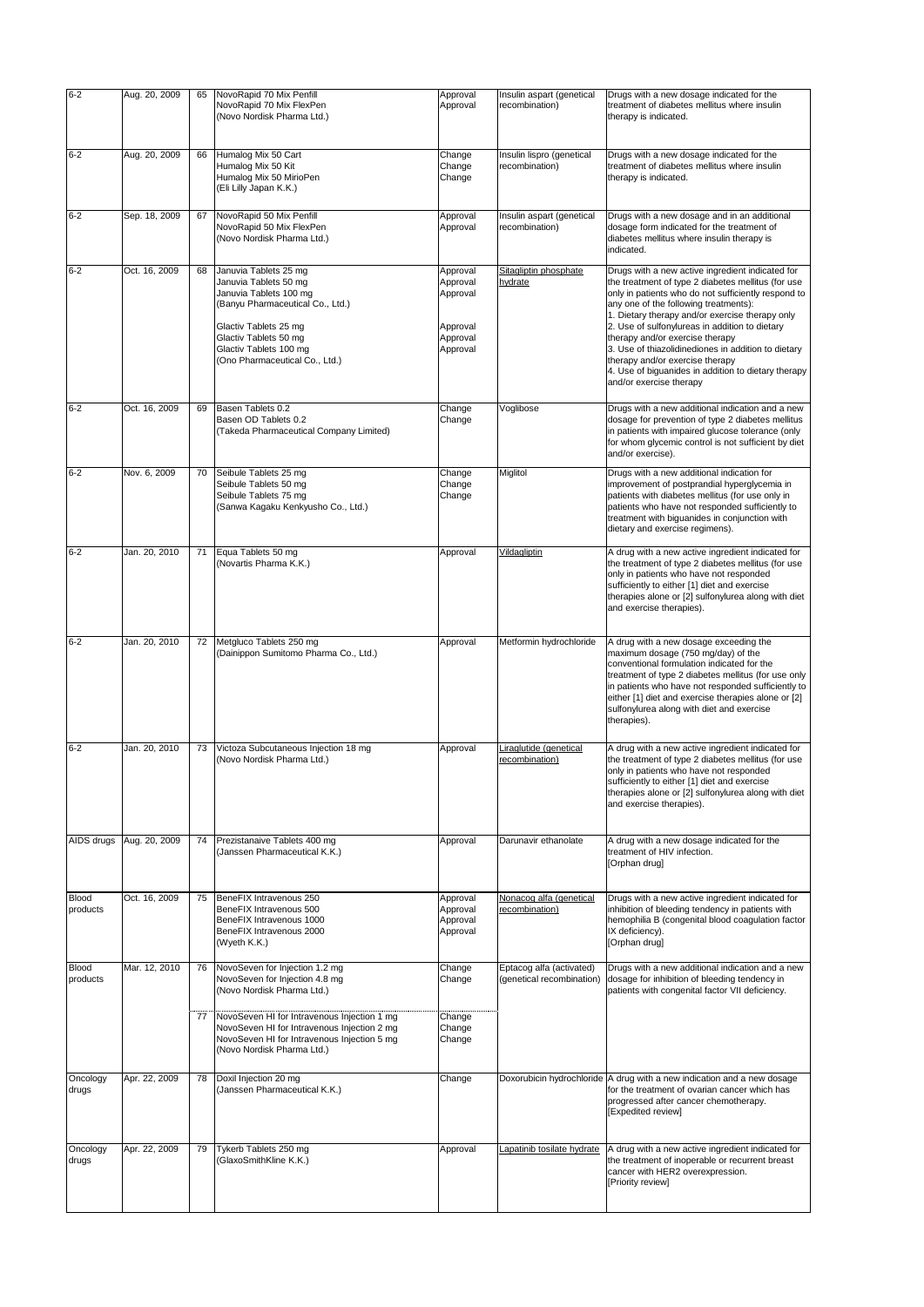| Oncology<br>drugs  | May 20, 2009  | 80 | Nexavar Tablets 200 mg<br>(Bayer Yakuhin, Ltd.)                                                                                                                       | Change                                   | Sorafenib tosilate                                                                                   | A drug with a new additional indication for the<br>treatment of unresectable hepatocellular<br>carcinoma.<br>[Priority review]                                                                                                                                                                                      |
|--------------------|---------------|----|-----------------------------------------------------------------------------------------------------------------------------------------------------------------------|------------------------------------------|------------------------------------------------------------------------------------------------------|---------------------------------------------------------------------------------------------------------------------------------------------------------------------------------------------------------------------------------------------------------------------------------------------------------------------|
| Oncology<br>drugs  | May 20, 2009  | 81 | Alimta Injection 100 mg<br>Alimta Injection 500 mg<br>(Eli Lilly Japan K.K.)                                                                                          | Approval<br>Change                       | Pemetrexed sodium<br>hydrate                                                                         | Drugs with a new additional indication and a new<br>dosage in an additional dosage form (Alimta<br>Injection 100 mg) indicated for the treatment of<br>unresectable advanced or recurrent non-small<br>cell lung cancer.                                                                                            |
| Oncology<br>drugs  | Aug. 20, 2009 | 82 | Elplat I.V. Infusion Solution 50 mg<br>Elplat I.V. Infusion Solution 100 mg<br>Elplat for Injection 50 mg<br>Elplat for Injection 100 mg<br>(Yakult Honsha Co., Ltd.) | Approval<br>Approval<br>Change<br>Change | Oxaliplatin                                                                                          | Drugs with a new additional indication and a new<br>dosage in an additional dosage form (Elplat I.V.<br>Infusion Solution 50 mg and Elplat I.V. Infusion<br>Solution 100 mg) for post-operative adjuvant<br>chemotherapy for colon cancer.<br>[Priority review]                                                     |
| Oncology<br>drugs  | Aug. 20, 2009 | 83 | Miripla Suspension Vehicle 4 mL<br>(Dainippon Sumitomo Pharma Co., Ltd.)                                                                                              | Approval                                 | Iodine addition products<br>of the ethyl esters of the<br>fatty acids obtained from<br>poppyseed oil | A drug with a new indication for suspending<br>Miripla for intra-arterial injection 70 mg.                                                                                                                                                                                                                          |
| Oncology<br>drugs  | Sep. 18, 2009 | 84 | Xeloda Tablet 300<br>(Chugai Pharmaceutical Co., Ltd.)                                                                                                                | Change                                   | Capecitabine                                                                                         | A drug with a new additional indication and a new<br>additional dosage and administration for<br>combination therapy with other anticancer drugs<br>(XELOX + BV regimen) for advanced or recurrent<br>colorectal cancer not suited for curative resection.                                                          |
| Oncology<br>drugs  | Sep. 18, 2009 | 85 | Avastin 100 mg/4 mL Intravenous Infusion<br>Avastin 400 mg/16 mL Intravenous Infusion<br>(Chugai Pharmaceutical Co., Ltd.)                                            | Change<br>Change                         | Bevacizumab (genetical<br>recombination)                                                             | Drugs with a new additional indication and a new<br>additional dosage and administration for<br>combination therapy with other anticancer drugs<br>(XELOX + BV regimen) for advanced or recurrent<br>colorectal cancer not suited for curative resection.                                                           |
| Oncology<br>drugs  | Sep. 18, 2009 | 86 | Elplat for Injection 100 mg<br>Elplat I.V. Infusion Solution 50 mg<br>Elplat I.V. Infusion Solution 100 mg<br>(Yakult Honsha Co., Ltd.)                               | Change<br>Change<br>Change               | Oxaliplatin                                                                                          | Drugs with a new additional indication and a new<br>additional dosage and administration for<br>combination therapy with other anticancer drugs<br>(XELOX + BV regimen) for advanced or recurrent<br>colorectal cancer not suited for curative resection.                                                           |
|                    |               | 87 | Elplat for Injection 50 mg<br>(Yakult Honsha Co., Ltd.)                                                                                                               | Change                                   |                                                                                                      |                                                                                                                                                                                                                                                                                                                     |
| Oncology<br>drugs  | Oct. 16, 2009 | 88 | Miripla for Intra-arterial Injection 70 mg<br>(Dainippon Sumitomo Pharma Co., Ltd.)                                                                                   | Approval                                 | Miriplatin hydrate                                                                                   | A drug with a new active ingredient indicated for<br>lipiodolization in hepatocellular carcinoma.                                                                                                                                                                                                                   |
| Oncology<br>drugs  | Oct. 16, 2009 | 89 | Rasuritek 1.5 mg for I.V. Infusion<br>Rasuritek 7.5 mg for I.V. Infusion<br>(Sanofi-Aventis K.K.)                                                                     | Approval<br>Approval                     | Rasburicase (genetical<br>recombination)                                                             | Drugs with a new active ingredient indicated for<br>the treatment of hyperuricemia in patients<br>receiving cancer chemotherapy.                                                                                                                                                                                    |
| Oncology<br>drugs  | Nov. 6, 2009  | 90 | Fludara Tab. 10 mg<br>(Bayer Yakuhin, Ltd.)                                                                                                                           | Change                                   | Fludarabine phosphate                                                                                | A drug with a new additional indication for the<br>treatment of chronic lymphocytic leukemia with<br>anemia or thrombocytopenia.                                                                                                                                                                                    |
| Oncology<br>drugs  | Nov. 6, 2009  | 91 | Fludara for IV Inj. 50 mg<br>(Bayer Yakuhin, Ltd.)                                                                                                                    | Change                                   | Fludarabine phosphate                                                                                | A drug with new additional indications and a new<br>dosage for the treatment of recurrent or refractory<br>low-grade B-cell non-Hodgkin's lymphoma and<br>mantle cell lymphoma.                                                                                                                                     |
| Oncology<br>drugs  | Nov. 6, 2009  | 92 | Avastin 100 mg/4 mL Intravenous Infusion<br>Avastin 400 mg/16 mL Intravenous Infusion<br>(Chugai Pharmaceutical Co., Ltd.)                                            | Change<br>Change                         | Bevacizumab (genetical<br>recombination)                                                             | Drugs with a new additional indication and a new<br>dosage for the treatment of unresectable<br>advanced or recurrent non-squamous non-small<br>cell lung cancer.<br>[Priority review]                                                                                                                              |
| Oncology<br>drugs  | Jan. 20, 2010 | 93 | Temodal Injection 100 mg<br>(Schering-Plough K.K.)                                                                                                                    | Approval                                 | Temozolomide                                                                                         | A drug with a new route of administration<br>indicated for the treatment of malignant glioma.                                                                                                                                                                                                                       |
| Oncology<br>drugs  | Jan. 20, 2010 | 94 | Afinitor Tablets 5 mg<br>(Novartis Pharma K.K.)                                                                                                                       | Approval                                 | Everolimus                                                                                           | A drug with a new additional indication and a new<br>dosage for the treatment of unresectable or<br>metastatic renal cell carcinoma.<br>[Priority review]                                                                                                                                                           |
| Oncology<br>drugs  | Feb. 5, 2010  | 95 | Gemzar Injection 200 mg<br>Gemzar Injection 1 g<br>(Eli Lilly Japan K.K.)                                                                                             | Change<br>Change                         | Gemcitabine<br>hydrochloride                                                                         | Drugs with a new additional indication and a new<br>dosage for the treatment of inoperable or<br>recurrent breast cancer.                                                                                                                                                                                           |
| <b>Biologicals</b> | Oct. 16, 2009 | 96 | Cervarix<br>(GlaxoSmithKline K.K.)                                                                                                                                    | Approval                                 | HPV-16 L1 VLP and<br>HPV-18 L1 VLP                                                                   | A drug with a new active ingredient indicated for<br>prevention of cervical cancer (squamous-cell<br>carcinoma and adenocarcinoma) and its<br>precursor lesions (cervical intraepithelial<br>neoplasia [CIN] 2 and 3) associated with human<br>papillomavirus (HPV) types 16 and 18 infection.<br>[Priority review] |